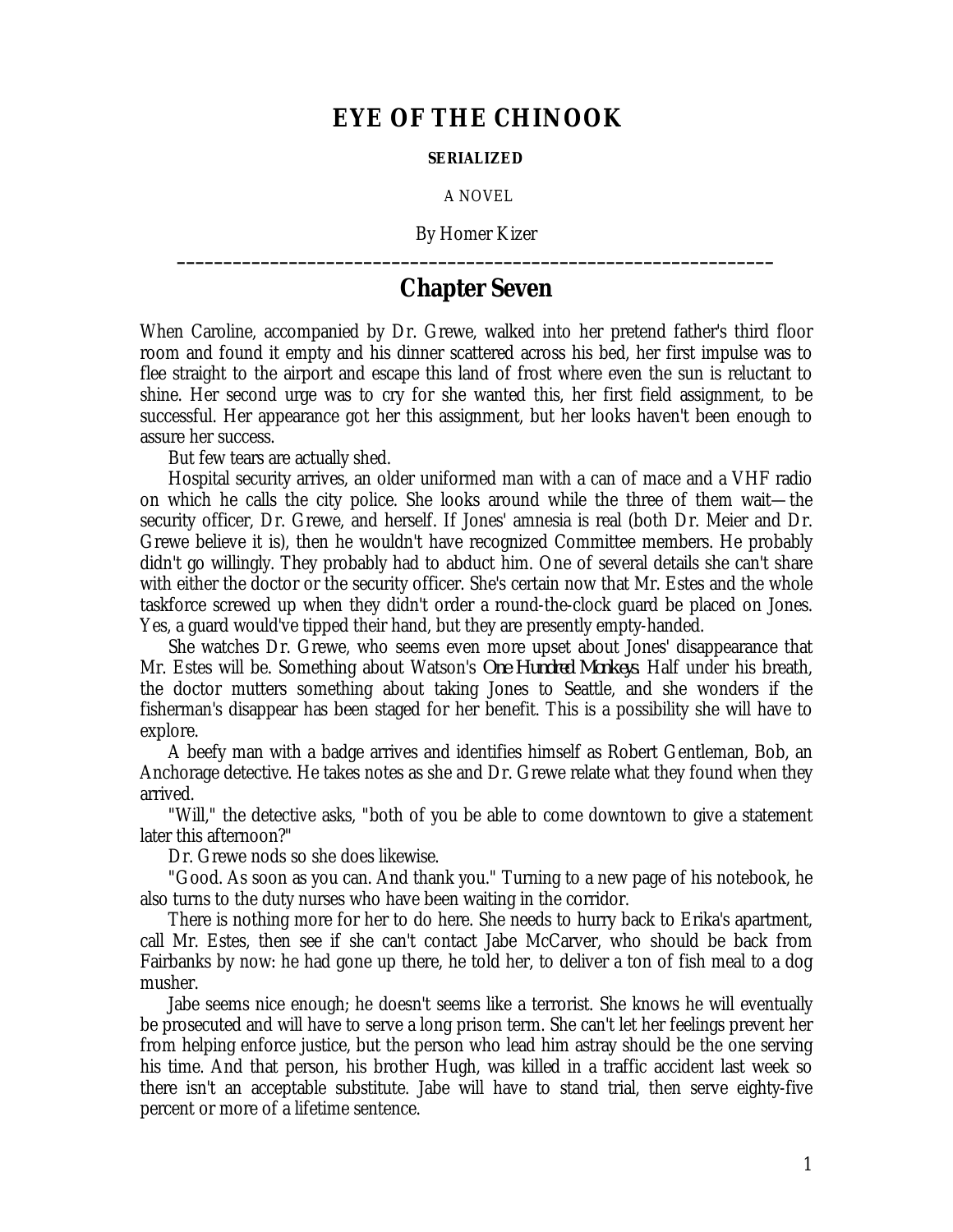Inside Erika's apartment seems colder than it is outside. When she enters, she shivers. She would turn up the thermostat a little more, but she has already raised the setting seven degrees higher than Erika kept the temperature. *The real Erika Jones must have antifreeze in her veins like ice worms have.* She fears being labeled a "cheechako," so she shivers like a cheechako.

She returned hungry to the empty apartment with its bare cupboards, and only a light bulb and a bottle of catsup in the refrigerator. Since arriving, she hasn't purchased groceries, prices here being absolutely scary. Rather, thanks to a generous expense account, she has eaten out, a luxury she could never have afforded on her regular salary.

Here, she is a pawn able to maneuver between the overlapping margins of her orders and their interpretations. She is a patriot in the truest sense of the word, not in its perverted application, how these terrorists identify themselves. And yes, she did give that bottle of *Wild Turkey* to Jabe to give to Lars Gunnarson. Yes, she suspects that it contains more than blended bourbon. Yes, she feels guilty about giving it to him. Yes, she wishes she hadn't done it, but, no, she didn't have the option of not giving it to him. The space between her overlapping crescents isn't large enough for her to have poured the contents of the bottle down the toilet—that space between her crescent and the government's seems even smaller tonight than when she first arrived North. She knows what she will have to do whenever Jabe arrives. She isn't resentful, but she isn't happy about it either. Why is it, though, that being penetrated is always expected of a woman? that penetration is always with a penis?

She doesn't usually drink, but she feels like getting drunk to escape this cold landscape and what she must do. She only recalls being drunk once. The night she lost her virginity. And she dials the number of the secured line that connects Mr. Estes to the rest of humanity. She's late reporting in, and she doesn't want to explain why that fisherman isn't securely deranged in the hospital.

Three hours and two phone calls to Mr. Estes later, she is well on her way to getting drunk. She pours into a water glass the last of the decantered scotch Erika kept in her china hutch, then retires to the bathroom where she draws a tubful of straight hot water.

She takes her time stripping, and until the steam fogs the medicine cabinet's mirror, she watches herself, pleased with what she sees. Finally, she eases her feet into the tub, waits until they can stand the heat, then she slowly lowers herself into the hot water. She reclines against the angled tub end, spreads her legs, and she plunges bathwater in and out of her as if she were trying to purify herself as her mind fogs from the scotch and steam. She truly intends to forget tonight, and she lies in the tub until the water is cold.

Wrapping a blue towel around her wet hair, her head feeling about as large as a car tire, she stands unsteadily on wobbly legs. Her head begins spinning, and despite grasping it with both hands, she can't hold it still. She slows its spin a little, but not enough to apply her makeup. And she locates a bottle of generic aspirin in the medicine cabinet, takes three without water—they stick in her throat. Twisting on the cold faucet, she fills the glass from the toothbrush holder, but she's unable to gag down either the aspirin or the water. Rather, she vomits, barely turning her head in time to get most of it in the toilet. Another heave starts low in her bowels and pushes its way upward, spewing out watery bile. Then her heaves become dry as she kneels beside the toilet, both hands gripping the slick rim of the cold bowel.

Tears and bile mingle at the corners of her mouth, seep onto her lower lip, and drip into the water-filled bowl, an American Standard, or so the pale blue lettering claims. But all she wants is for her headache to go away.

Despite taking three more aspirin, her headache doesn't go away although her head quits spinning enough that she's able to blow dry her hair, use her curling iron to set it, then apply